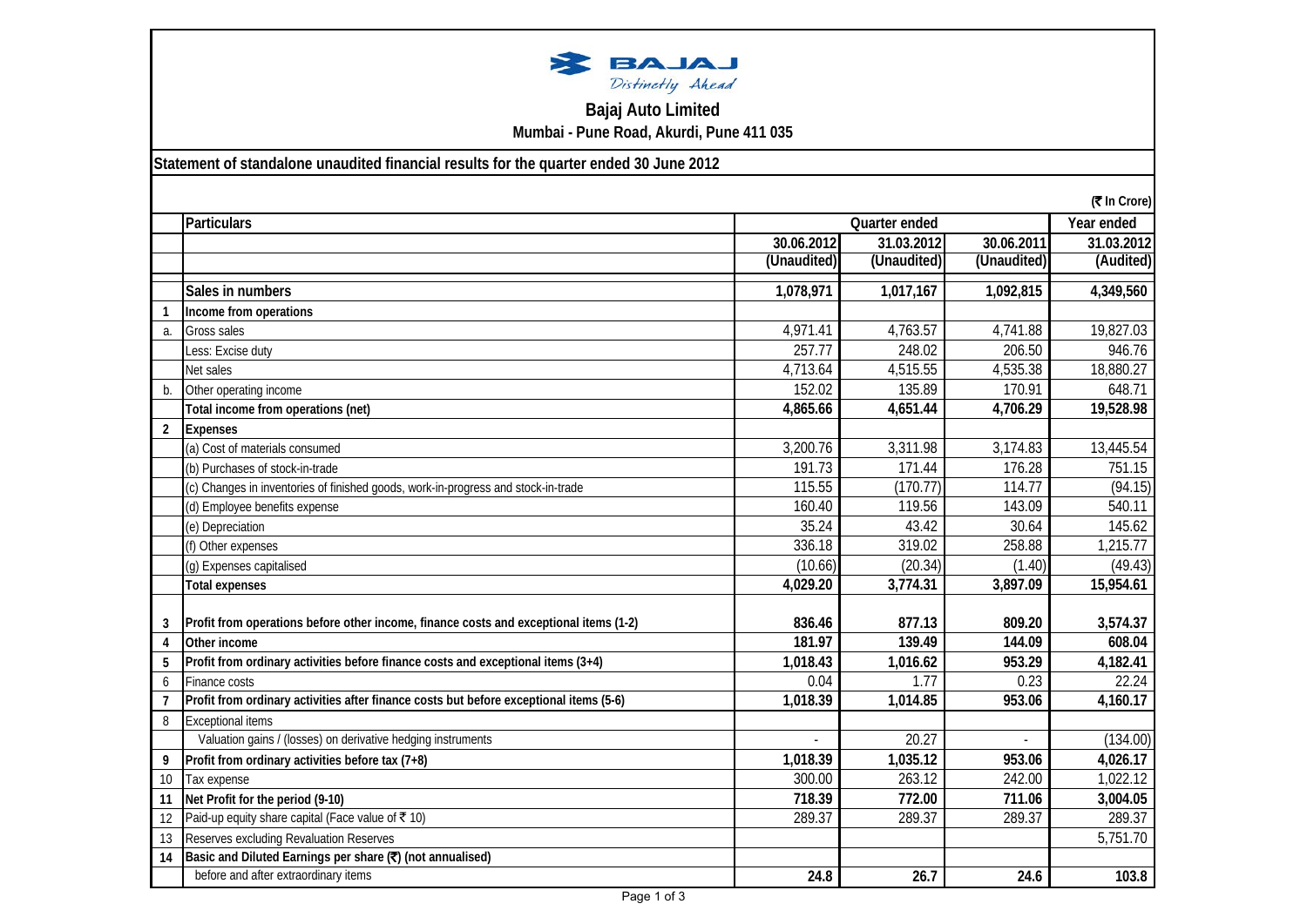|                | <b>Particulars</b>                                                                                                | Quarter ended                 |                               |             | Year ended                    |
|----------------|-------------------------------------------------------------------------------------------------------------------|-------------------------------|-------------------------------|-------------|-------------------------------|
|                |                                                                                                                   | 30.06.2012                    | 31.03.2012                    | 30.06.2011  | 31.03.2012                    |
|                | A Particulars of shareholding                                                                                     |                               |                               |             |                               |
|                | Public shareholding @                                                                                             |                               |                               |             |                               |
|                | Number of shares                                                                                                  | 144,633,688                   | 144,633,688                   | 144,633,688 | 144,633,688                   |
|                | Percentage of shareholding                                                                                        | 49.98%                        | 49.98%                        | 49.98%      | 49.98%                        |
| $\overline{2}$ | Promoters & Promoter Group Shareholding                                                                           |                               |                               |             |                               |
|                | (a) Pledged / Encumbered                                                                                          |                               |                               |             |                               |
|                | Number of shares                                                                                                  | $^{\prime\prime}$ ) 2,656,585 | $^{\prime\prime}$ ) 2,656,585 | 632.576     | $^{\prime\prime}$ ) 2,656,585 |
|                | Percentage of shares (as a % of the total shareholding of promoters and promoter group)                           | 1.84%                         | 1.84%                         | 0.44%       | 1.84%                         |
|                | Percentage of shares (as a % of the total share capital of the company)                                           | 0.92%                         | 0.92%                         | 0.22%       | 0.92%                         |
|                | (b) Non-encumbered                                                                                                |                               |                               |             |                               |
|                | Number of shares                                                                                                  | 142,076,747                   | 142,076,747                   | 144,100,756 | 142,076,747                   |
|                | Percentage of shares (as a % of the total shareholding of promoters and promoter group)                           | 98.16%                        | 98.16%                        | 99.56%      | 98.16%                        |
|                | Percentage of shares (as a % of the total share capital of the company)                                           | 49.10%                        | 49.10%                        | 49.80%      | 49.10%                        |
|                | @ including equity shares represented by GDRs.                                                                    |                               |                               |             |                               |
|                | * The term "encumbrance" has the same meaning as assigned to it in regulation 28(3) of the SAST Regulations, 2011 |                               |                               |             |                               |

|                                                                | Quarter ended |
|----------------------------------------------------------------|---------------|
|                                                                | 30.06.2012    |
| <b>B</b> Investor complaints                                   |               |
| Pending at the beginning of the quarter                        | Nil.          |
| Received during the quarter                                    |               |
| Disposed of during the quarter                                 | <b>Nil</b>    |
| Remaining unresolved at the end of the quarter, since resolved |               |

| Segment-wise revenue, results and capital employed |                                                     |               |             |             |             |  |
|----------------------------------------------------|-----------------------------------------------------|---------------|-------------|-------------|-------------|--|
|                                                    | (₹ In Crore)                                        |               |             |             |             |  |
|                                                    | <b>Particulars</b>                                  | Quarter ended |             |             | Year ended  |  |
|                                                    |                                                     | 30.06.2012    | 31.03.2012  | 30.06.2011  | 31.03.2012  |  |
|                                                    |                                                     | (Unaudited)   | (Unaudited) | (Unaudited) | (Audited)   |  |
|                                                    | Segment revenue                                     |               |             |             |             |  |
|                                                    | Automotive                                          | 4,954.81      | 4,696.40    | 4,777.29    | 19,804.11   |  |
|                                                    | Investments                                         | 92.82         | 94.53       | 73.09       | 332.91      |  |
|                                                    | Total                                               | 5,047.63      | 4,790.93    | 4,850.38    | 20,137.02   |  |
|                                                    | Segment profit / (loss) before tax and finance cost |               |             |             |             |  |
|                                                    | Automotive                                          | 925.61        | 948.39      | 880.20      | 3,721.53    |  |
|                                                    | Investments                                         | 92.82         | 88.50       | 73.09       | 326.88      |  |
|                                                    | Total                                               | 1,018.43      | 1,036.89    | 953.29      | 4,048.41    |  |
|                                                    | Less: Finance cost                                  | 0.04          | 1.77        | 0.23        | 22.24       |  |
|                                                    | Total profit before tax                             | 1,018.39      | 1,035.12    | 953.06      | 4,026.17    |  |
| 3                                                  | Capital employed                                    |               |             |             |             |  |
|                                                    | Automotive                                          | 1.234.87      | 1,463.85    | 1.700.88    | 1,463.85    |  |
|                                                    | Investments                                         | 6,872.26      | 6,094.68    | 5,539.85    | 6,094.68    |  |
|                                                    | Unallocable                                         | (1,516.69)    | (1,371.54)  | (1,460.97)  | (1, 371.54) |  |
|                                                    | Total                                               | 6,590.44      | 6,186.99    | 5,779.76    | 6,186.99    |  |